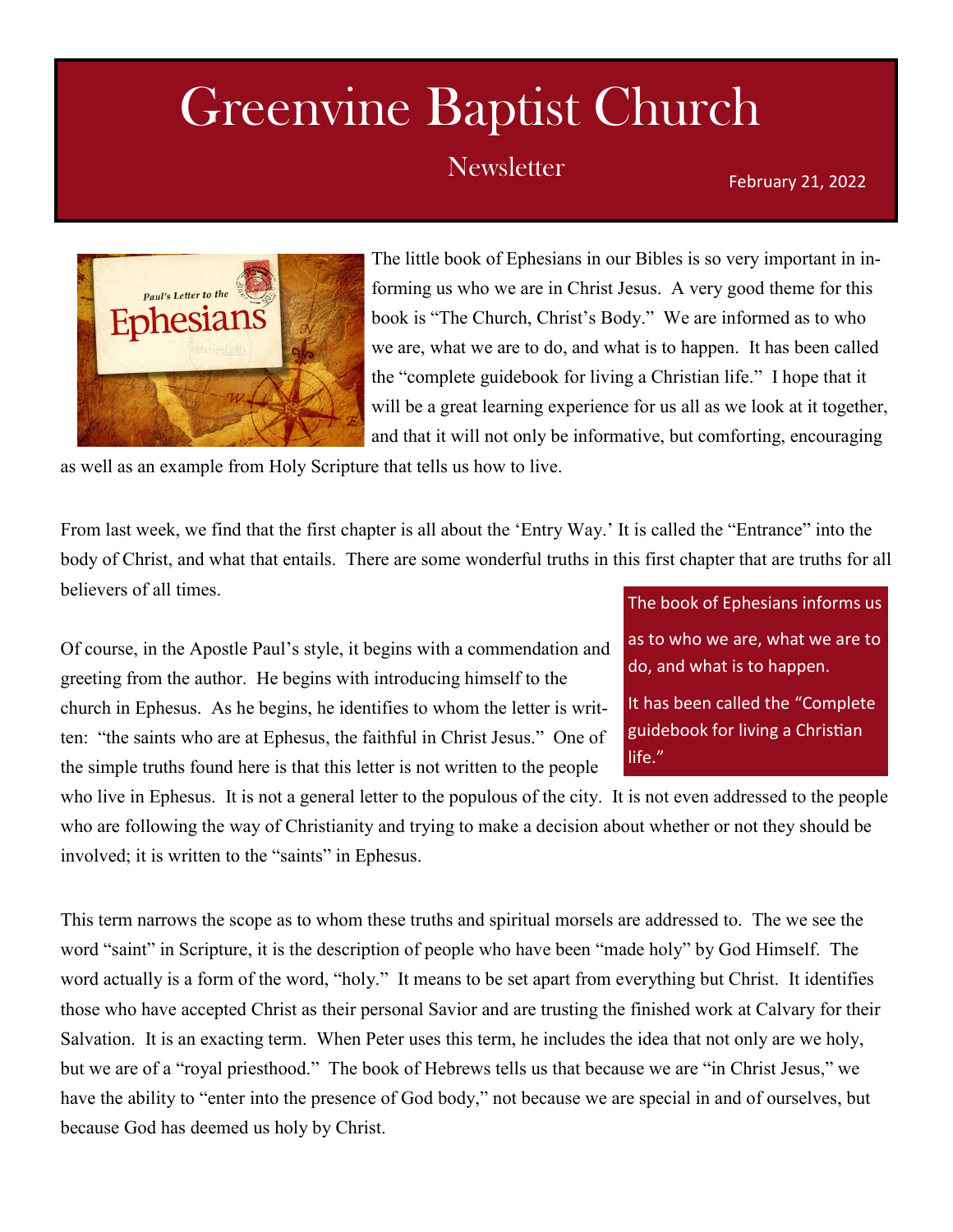Paul reiterates this in 2 Corinthians 5: 21. "For God hath made Him (Jesus), who knew no sin, to be sin for us, that we might be made the righteousness of God in Him." God not only laid our sin on Christ, He became our sin so that the Father could pour out His wrath, because of sin, on Christ.

For Paul to use the word "saint" in describing to whom this letter was written literally boils down the recipients to only those who are true believers.

He calls them "the faithful in Christ." As a side note, in 1 Corinthians 12, Paul says, "For as the body is one, and hath many members, and all the members of that one body, being many, are on body, so also is Christ. For by one Spirit were we all baptized into one body, whether Jew or Greek, bond or free; and have all been made to drink into one Spirit."

Even though there are so many members or saints in so many places, we are all a part of the body of Christ. He says that we have all been baptized (placed into) into Christ's church, or body. In the original language, it is in a verb tense that we don't have in our English language. It means that once we were placed into the body of Christ, the Church, and we are kept there by that baptism. This is known as spiritual baptism. Our water baptism is a picture what what happened to us when the Spirit of God placed us into the body of Christ. We are immersed into the water signifying that we have been put into the body. We are lifted out of the water, signifying that we are now different. Completely wet. Completely immersed in the water. The word "baptism" means to immerse. Our water baptism is an outward sign of what has happened to us spiritually. The language carries the thought that even though the spiritual baptism happens once, we are placed into the body of Christ forever. Aren't you glad that our water baptism isn't that way….we would have to stay in the

water. But we are raised to "newness of life."

Basic **Instructions** Before Leaving **Earth** 

In our spiritual baptism, we are put into the body of Christ, and are kept there forever. Not by our own will or working, but by the will of God and His work alone.

This is the description of those to whom Paul was writing in the city of Ephesus. We have commented many times that the "church" is not the building, but rather the people who are placed into the body of Christ by the Holy Spirit.

It becomes a little confusing in our society and culture because we call the body and those inside, "the church." Any one who comes to Greenvine Baptist Church, the building, is welcome. So many of you have stated that you are here because of the wonderful welcome that you received and the sweet fellowship that is here. That being true, because someone attends Greenvine Baptist Church, that does not make them true believers of Christ Jesus. It simply means that they attend services here. And, by the way, that is okay with us.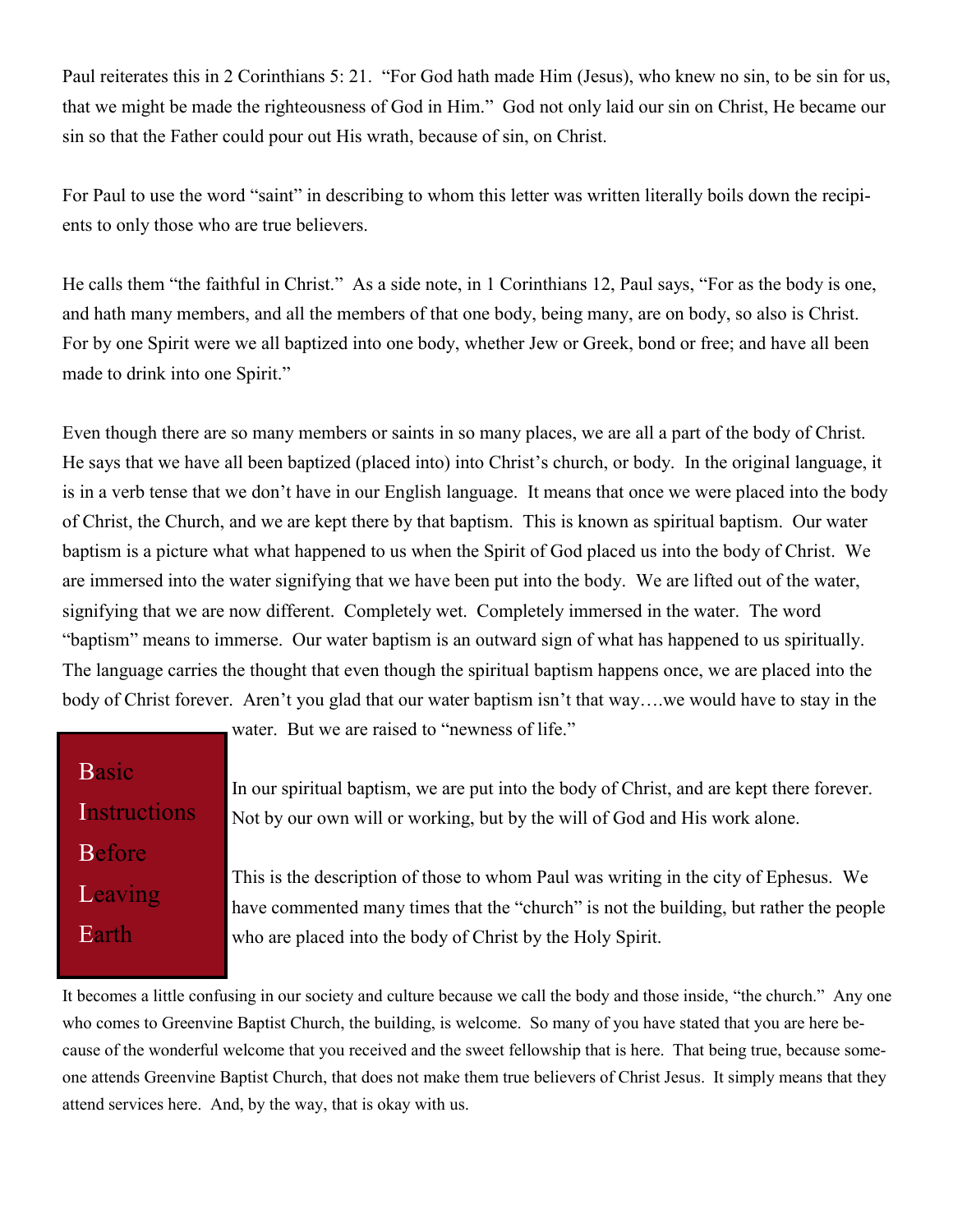We would welcome those who are desiring to attend Christian services to be a part here. But, their being added to the "body of Christ" is an individual response to the wooing of the Spirit of God upon them, and then they, in turn, believe on Christ as their personal Savior.

No one has to attend Greenvine Baptist Church, or for that matter, has to attend any fellowship of believers to be a part of the body of Christ. John 3: 16 says that whosoever believes in Christ has eternal life. We believe that we tell that story to all who attend, and make it a point to relay that "good news" to all who will listen. But it is up to the individual to make it a part of who they are.

This describes those in Ephesus to whom Paul was writing. The saved, the redeemed, the ones who possess eternal life.

This book is for believers in Christ Jesus. It is for you, if indeed you have trusted Christ as your Savior. It is so important in our lives to read, know, and apply the truths that we will uncover in this little book.

Again, read it several times this week. Paul says in Colossians 3, let the Word of God dwell in your richly. Permeate your entire body, soul and mind. Let the Holy Spirit use it to instruct, comfort, encourage, correct and be your guide.

Some have said that the B I B L E is "Basic instructions before leaving earth." I like that. Hope you do too.

Blessings upon each of you this week as you trust in Him. Jack & Karen

## **Announcements**

**Bible Study** Wednesday's @ 6pm—1st & 2nd Timothy

**Men's Prayer Breakfast** Wednesday February 23 @ 7am

**Burton Bridge Meal** Friday February 25 @ 7am

**Woman's Bible Study** Saturday February 26 @ 10am **Greenvine's Girls of Grace** Tuesday March 8th @ 6pm

**Blinn Taco Stack** Wednesday March 9th See Charlotte to sign up for food or serving

**Directory Photos** See Charlotte to schedule a time to have your photo taken.

**Spring Picnic** Saturday April 9th